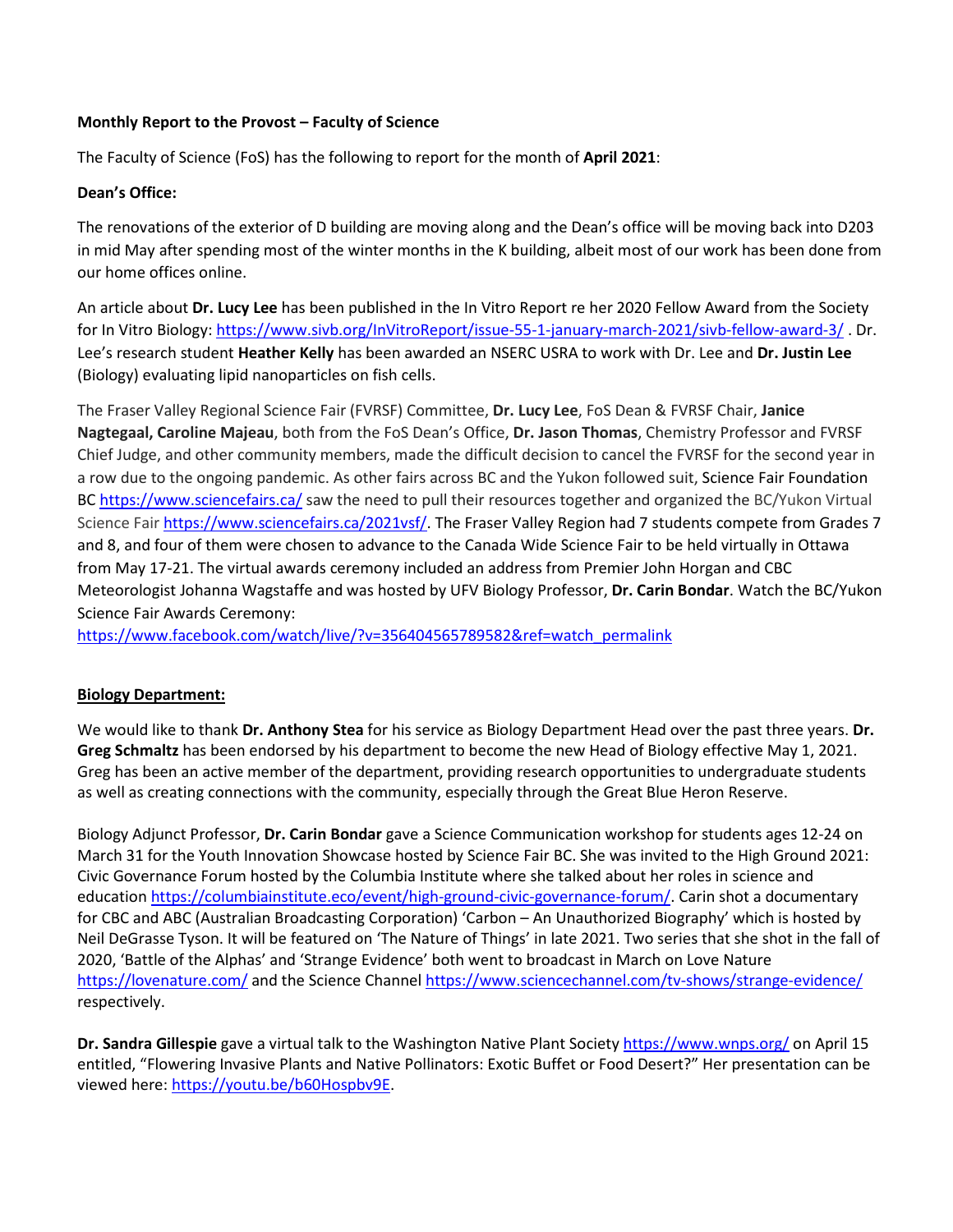Biology student, **Kennedy Zwaych** (faculty supervisor, **Dr. Sandra Gillespie**) won the Vice President, Student Award for her project "*Pathogen prevalence in wild bumblebees (Bombus spp.) across the Fraser Valley"* at UFV's Student Research Day. **Dr. Nathan Bialas'** research student and Science Faculty Council Student Representative, **Kabeer Poonia**, won the Faculty of Science Dean's Award for his project "*The effects of Haskap Berry (Lonicera caerulea) extract on oxidative stress resistance and its intergenerational inheritance in Caenorhabditis elegans".*

# **Chemistry Department**

**Dr. Golfam Ghafourifar's** research student, **Connor Frey**, has been awarded the NSERC USRA to continue his work in her research lab.

Chemistry students, **Kevin Gajesek, Brianna Whatley,** and **Gavyn Lastoria** (faculty supervisors, **Drs. Jacob Spooner and Noham Weinberg**) won the Provost & Vice President, Academic Award for their project *"Efficacy of molecular clutch systems for large scale molecular machines"* at UFV's Student Research Day.

# **Mathematics & Statistics Department**

We would like to thank **Dr. Ian Affleck** for his service as Head of the Mathematics & Statistics Department over the past six years. **Dr. Ben Vanderlei** has been endorsed by his department to become the new Head of Math & Stats. As he is currently on sabbatical he will take over on September 1, 2021. Ben has been an active member serving on a number of university committees representing Math & Stats and Science. He has also consistently contributed to several student events, for both university and high school students.

**Dr. Ian Affleck** will be presenting and participating in a Secondary Schools' Professional Development event to be held on April 30, 2021 on the topic of bridging the divide from High School PreCalculus to University Calculus.

The UFV Team of **Drs. Kseniya Garaschuk, Vanessa Radzimski**, and **Stan Manu** joined forces with UBC to organize this year's Sq'ep "Mathematical and Indigenous Futures: Generational Journeys" to be held on May 11 and 18, 2021.<https://blogs.ufv.ca/science/2021/04/12/register-today-indigenous-math-symposium-may-11-18/>

# **School of Land Use and Environmental Change (SLUEC)**

**Dr. Stefania Pizzirani** was invited to be part of a webinar hosted by MCC Canada on April 15, "Fast Fashion, and the life cycle of clothing". She has been working with the local MCC for her Sustainable Fashion course because there is so much textile waste and donated clothing that goes through their facility in Abbotsford. She spoke about fast fashion impacts and other sustainability aspects. The webinar can be viewed here: <https://www.youtube.com/watch?v=6GTzNty-DYw>

UFV SLUEC students, **Donovan Toews** and **Michelle Lefebvre**, were featured in a recent UFV Today article by Greg Laychak, "Planting Seeds – UFV students help shape curriculum for a school with environmental focus". [https://blogs.ufv.ca/blog/2021/04/planting-seeds-ufv-students-help-shape-curriculum-for-a-school-with](https://blogs.ufv.ca/blog/2021/04/planting-seeds-ufv-students-help-shape-curriculum-for-a-school-with-environmental-focus/)[environmental-focus/](https://blogs.ufv.ca/blog/2021/04/planting-seeds-ufv-students-help-shape-curriculum-for-a-school-with-environmental-focus/)

**Dr. Afia Raja**'s students from GEOG 252 and 344 participated in City Studio Hubbub #7 with several posters. See [https://letstalkabbotsford.ca/citystudio-virtual-hubbub-winter2021\\_1](https://letstalkabbotsford.ca/citystudio-virtual-hubbub-winter2021_1) for the GEOG 252 group with 12 posters and <https://letstalkabbotsford.ca/citystudio-virtual-hubbub-winter2021-1>for the GEOG 344 group with 5 posters.